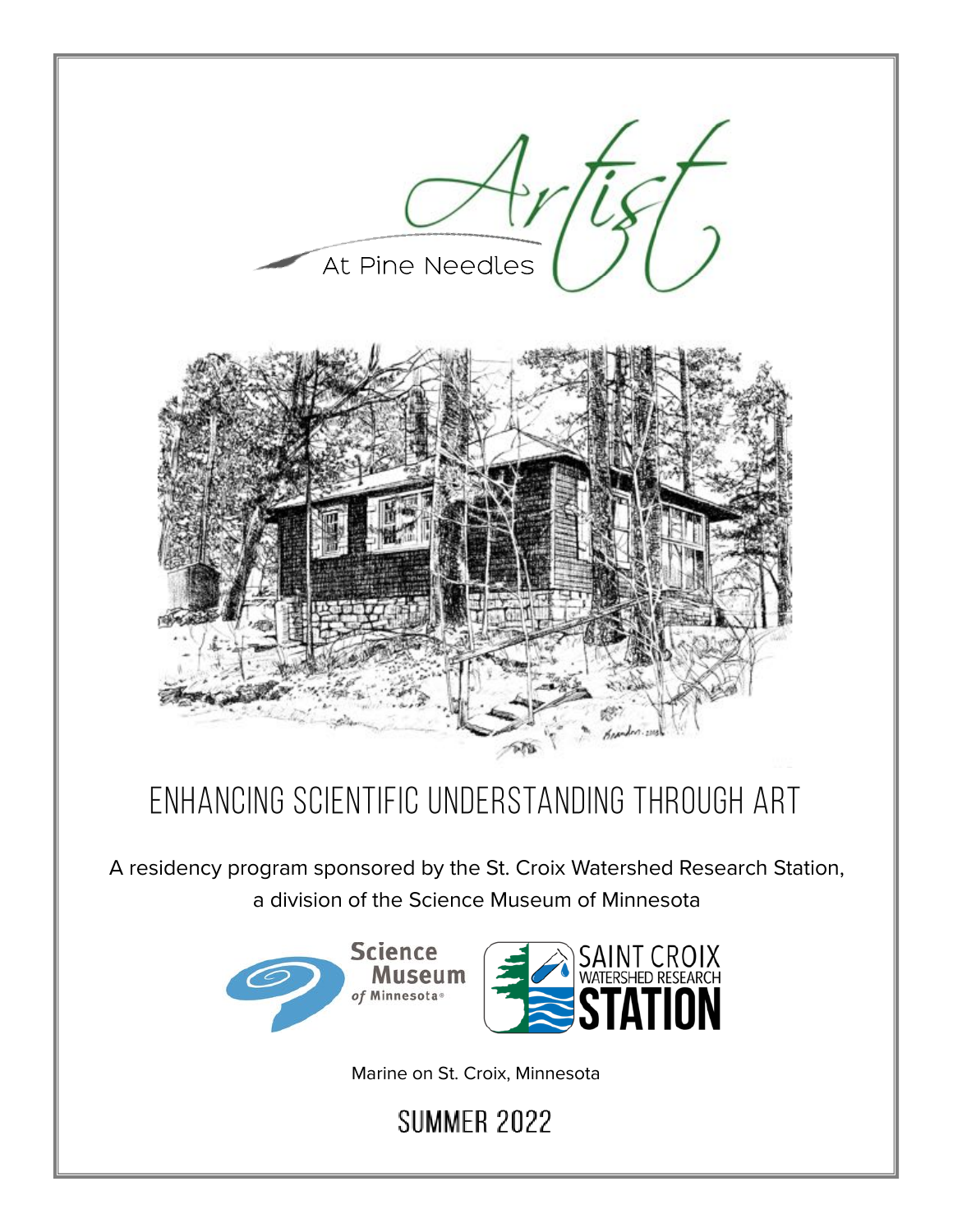

### The Program

The St. Croix Watershed Research station is an environmental research facility of the Science Museum of Minnesota that seeks to better understand humanity's relationship with our most precious resource. We study how land use, climate change, atmospheric deposition and other factors affect watersheds, thus informing policy and management and contributing to the scientific understanding of our priceless aguatic systems around the world.

With the vision to enhance scientific understanding through art, each summer the St. Croix Watershed Research Station welcomes three to four creative individuals to our historic Pine Needles cabin as our Artists in Residence. Since 2001, the Artist at Pine Needles program has hosted over 55 artists and writers who seek to further deepen the recognizable connection between the arts and sciences and pass that understanding on to the community. In this unique program, each resident is invited to interact with the scientific staff of the Research Station during their stay to further expand the intersection of art and science.

"[W]hatsets the Pine Needles Fellowship apart from other artist residency programs is the access to everyone at the Research Station. Conversations with scientists and lab technicians were the starting point for new poems." - Kim Roberts, 2016

### The Artists

Applications are accepted from writers and artists of any discipline who focus on environmental or natural history topics. We seek those who strive to connect the complex world between art, the natural world, and the sciences. In addition to accepting applications from established artists, the Pine Needles Residency includes an emerging artist category to encourage and support upcoming artists with this same calling. Emerging artists show some evidence of achievement but, to date, do not have a substantial record of accomplishment and are not yet recognized as established artists by other artists, curators, critics, and arts administrators. Emerging artists will be considered in a separate pool and must be of age 21 or older. Three to four artists are selected each year.

Artists applying for the program are encouraged to design a community outreach project. These may include a school visit, demonstration, outdoor workshop, virtual exhibit/presentation, evening lecture, reading, or informal discussion. Venues for these programs have included the Marine on St. Croix village hall, library, and elementary school. Arrangements are made individually with each artist.

Artists are also asked to contribute an original work from their residency for the benefit and use of the Research Station. This contribution should consist of artwork suitable for exhibition and/or publication, or writings appropriate for possible inclusion in Research Station publications.

Selection of artists, made by a committee of research station staff and community members with expertise in the arts, is based upon quality of work submitted, value of planned community program, and relation to the program mission of enhancing scientific understanding through art. The committee's decisions are final. (Employees of the Science Museum of Minnesota are not eligible to apply.)



"I would repeat this residency in a heartbeat!" - Jeanne Kosfeld, 2010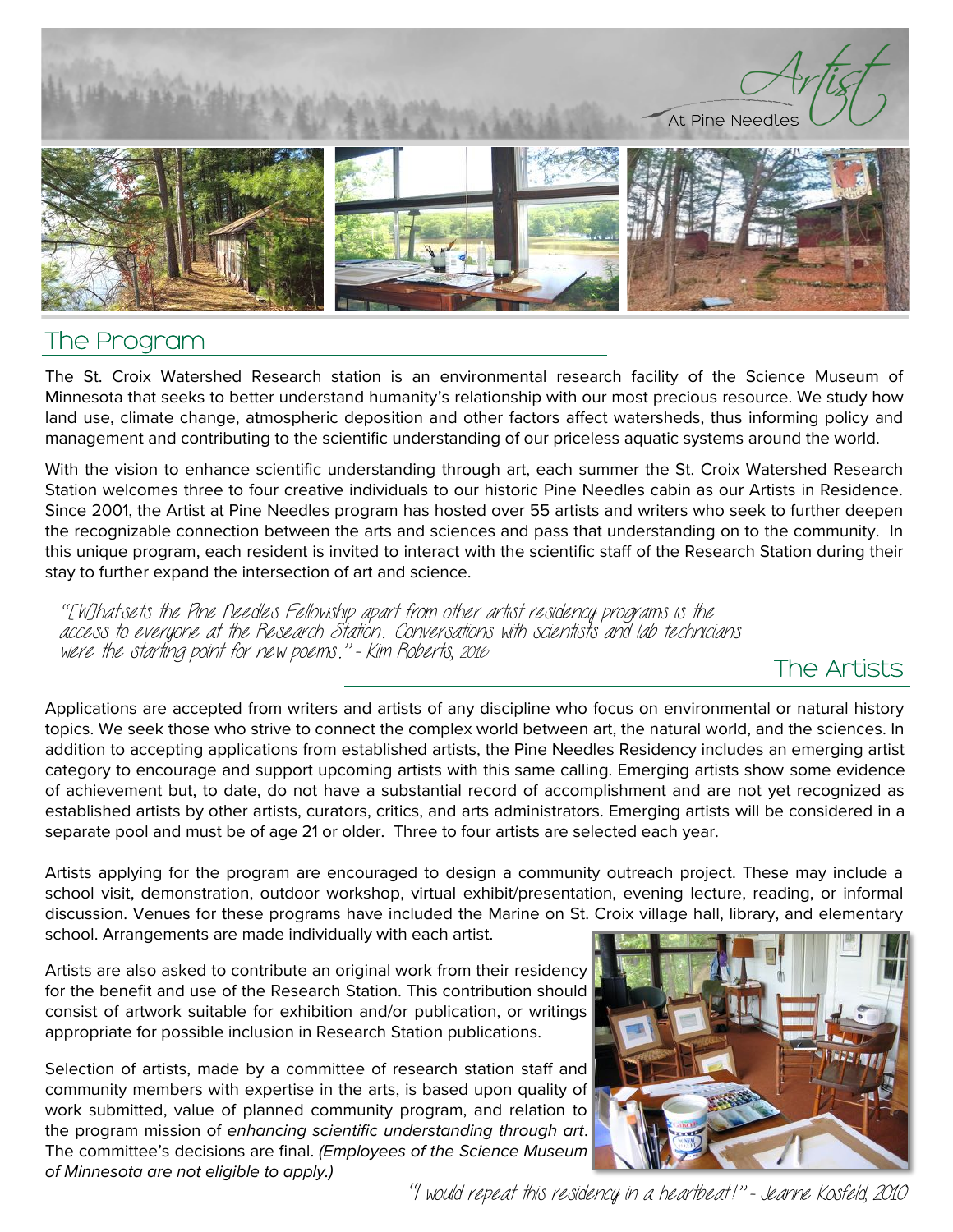

### The Setting

Pine Needles cabin is located on a 20-acre site just north of Marine on St. Croix, along the St. Croix River, a designated Wild and Scenic River. The secluded site is heavily wooded, with spring-fed streams, nationally wildflowers and local wildlife. The main cabin was built before World War I and was the family retreat of native

James Taylor Dunn, a well-known local historian. The cabin is located approximately 3 miles north of the Research Station's main campus.

The rustic, comfortable cabin includes a three-season porch, full bath, bed/sitting room and kitchen. The generous enclosed porch, overlooking the river, is suitable for writing, sketching, and reflection. During their residency, each artist will have the sole use of this unique lodging.

"It was wonderful to experience relative isolation in a live-work space with amenities nearby. This allowed for solitude, slow contemplation, and efficient working time...all things that were particularly beneficial for my time consuming detail-oriented techniques. The environment was both peaceful and engaging, and offered much in the way of inspiration." - Robin Smith, 2009



### The Community

The village of Marine on St. Croix, nestled along the scenic banks of the St. Croix River, is home to nearly 700 residents. The entire central village area is a designated historic district; the Village Hall, Community Library, Stone House Museum, Mill Site and Fire Hall being sources of pride for the tight-knit community. The Artist at Pine Needles program provides an opportunity to link the village, the Research Station, and the artists in a unique collaborative experience.

> "I canoed to the tavern in town for a pint of local Stillwater-brewed ale, biked the state park to the north and every other day to the eagle nest in Marine; and used Line Two (my feet) to access everything else." - William Powers, 2011

### The Research Station

The St. Croix Watershed Research Station is the environmental research department of the Science Museum of Minnesota. The facilities include a research library, microscopy and water-chemistry laboratories, conference room and gathering area. Artists can have access to these spaces along with the biological and archeological collections at the Science Museum of Minnesota's St. Paul location. Learn more about the St. Croix Watershed Research Station at www.smm.org/scwrs.

"I have been to a rather large number of artist residency programs and art colonies, so I have a good basis in comparison — and I can say without hesitation that this program is well organized, specific in its scope,<br>and extremely well run. I plan to recommend it to others. Thank you again for this amazing opportunity." – Kim Roberts, 2016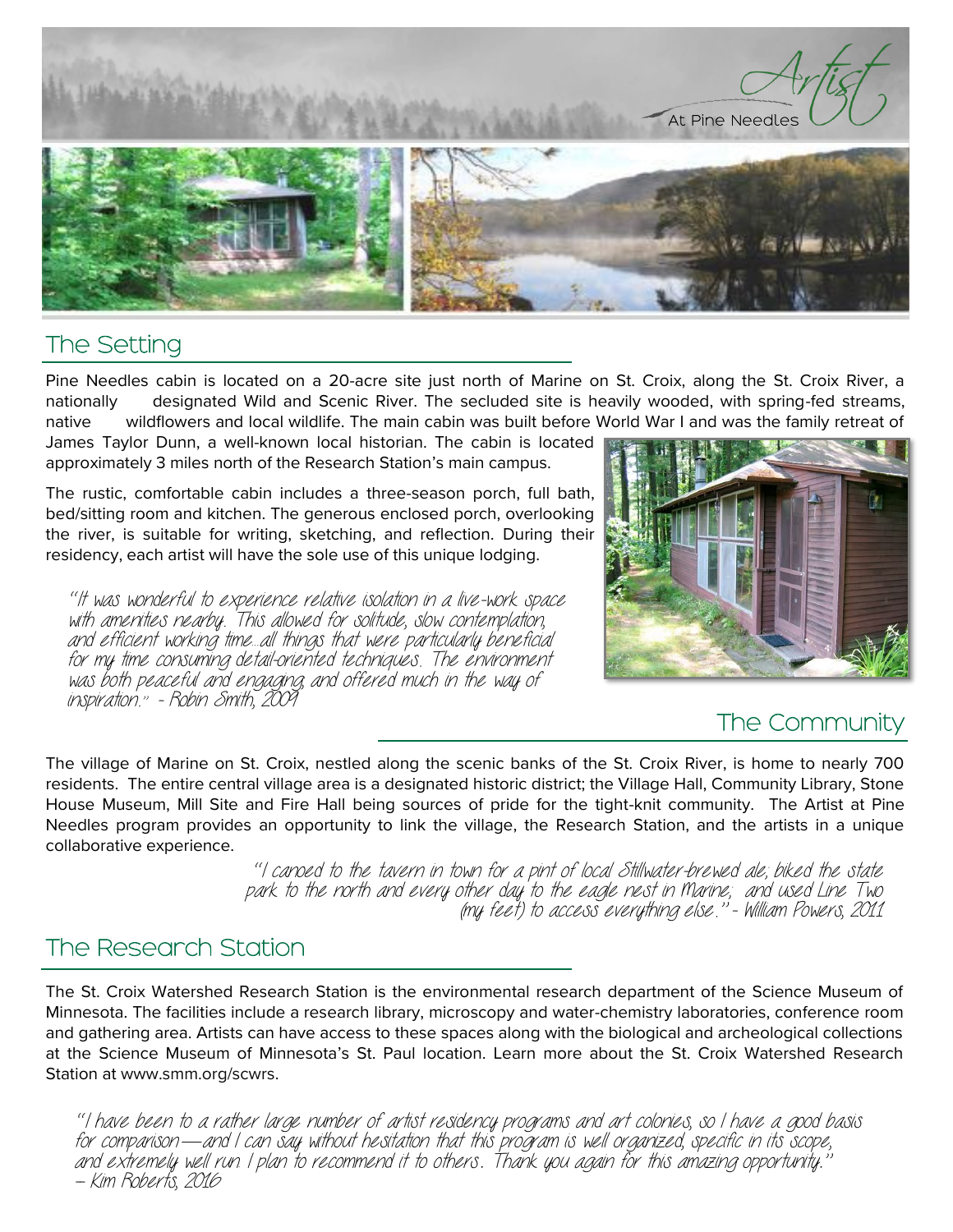| 2022 APPLICATION FORM                                                                                                                                                   |                                                                                                                                                                                                                                  |  |
|-------------------------------------------------------------------------------------------------------------------------------------------------------------------------|----------------------------------------------------------------------------------------------------------------------------------------------------------------------------------------------------------------------------------|--|
| Submit/postmarked by February 28, 2022                                                                                                                                  |                                                                                                                                                                                                                                  |  |
| Notice to applicants by March 31, 2022                                                                                                                                  |                                                                                                                                                                                                                                  |  |
| <b>Mail Application Packet to:</b><br><b>Artist at Pine Needles</b><br>St. Croix Watershed Research Station<br>16910 152nd Street North<br>Marine on St. Croix MN 55047 | At Pine Needles                                                                                                                                                                                                                  |  |
| Telephone: 651-433-5953 ext. 12                                                                                                                                         | "Creativity can really bloom when it has no interruption and you<br>"can get lost in your dorky little imagination"<br>- Joshua Cunningham, 2015                                                                                 |  |
| Name:                                                                                                                                                                   |                                                                                                                                                                                                                                  |  |
| City:                                                                                                                                                                   |                                                                                                                                                                                                                                  |  |
|                                                                                                                                                                         |                                                                                                                                                                                                                                  |  |
| Email:                                                                                                                                                                  |                                                                                                                                                                                                                                  |  |
|                                                                                                                                                                         |                                                                                                                                                                                                                                  |  |
| Please indicate if you are applying as an emerging artist: $\square$ Yes $\square$ No                                                                                   |                                                                                                                                                                                                                                  |  |
| <b>Session 1</b><br>$\overline{A}$ 2 weeks: May 19 - June 3<br>B _ 3 weeks: May 19 - June 10<br>$C_$ $\equiv$ 4 weeks: May 19 - June 17                                 | <b>PREFERRED SESSION:</b> (select only one session and choose either the 2, 3, or 4 week option)<br>Session 3<br>$\overline{A}$ _ 2 weeks: July 28 - Aug. 12<br>B _ 3 weeks: July 28 - Aug. 19<br>C _ 4 weeks: July 28 - Aug. 26 |  |
| <b>Session 2</b><br>$\overline{A}$ _ 2 weeks: June 23 - July 8<br>B __ 3 weeks: June 23 - July 15<br>$C_$ $\equiv$ 4 weeks: June 23 - July 22                           | Session 4<br>A __ 2 weeks: Sept. 1 - Sept. 15<br>B _ 3 weeks: Sept. 1 - Sept. 23<br>C $\_\_\$ 4 weeks: Sept. 1 – Sept. 30                                                                                                        |  |
| Session 1: A B C<br>Session 2: A B C                                                                                                                                    | ALTERNATE SESSION CHOICE: (Circle session and letter, using the above list as reference)<br>Session 3: A B C                                                                                                                     |  |
|                                                                                                                                                                         | Session 4: A B C<br>*We will consult with chosen residents before scheduling the alternate session choices.                                                                                                                      |  |

#### **Flease include the following:**

- 1. An **ARTIST STATEMENT** of what you hope to accomplish during your residency and how this experience would benefit you as an artist or writer.
- 2. A PROGRAM STATEMENT about how your work connects science and art and how you believe interacting with Research Station Scientists and the natural environment at Pine Needles will help further develop that connection in your artwork.
- 3. A **COMMUNITY ENGAGEMENT STATEMENT** on how you propose to share your work with the community.
- 4. **EXAMPLES OF YOUR WORK:** 7 to 15 images or up to 4 pages of writing samples. You may also include gallery statements, CV, exhibitions, awards, and publication list. (See next page for more details.)

#### $AGREEMENT:$

I understand that if I am chosen to participate in Artist at Pine Needles, I will receive housing and studio space at the Pine Needles cabin of the St. Croix Watershed Research Station for the specified time period, in exchange for an original piece of work, plus an optional public presentation. Credit will be given each time the artwork is used by the Science Museum of Minnesota/St. Croix Watershed Research Station.

| Signed:<br>uw. | . isto: |
|----------------|---------|
|                |         |